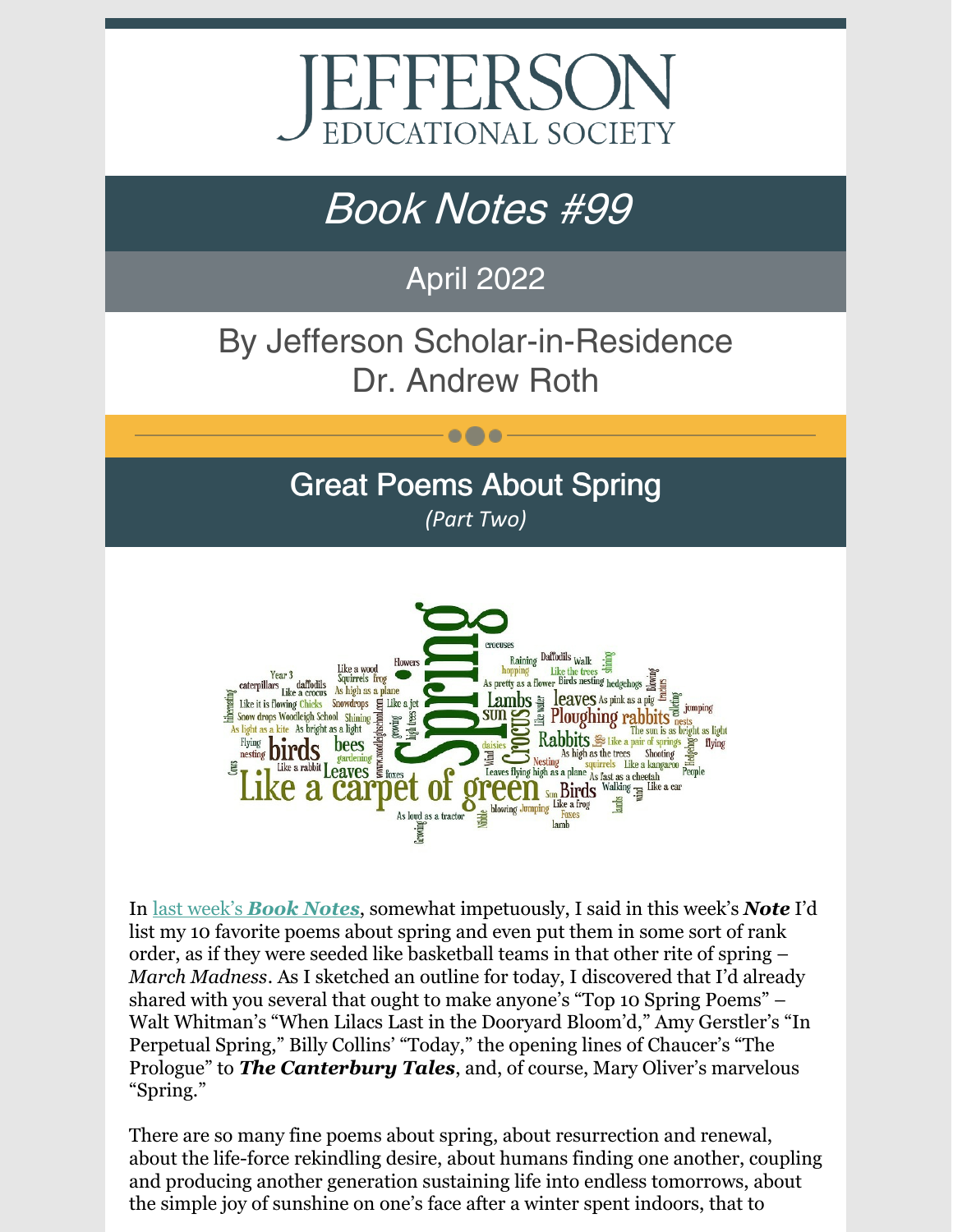reduce it to some sort of "pop list" seems a reductionist exercise. So, rather than some simplistic ranking, I'll share with you  $10 - no$  more, I promise, well, maybe, one or two more – of my favorite spring poems accompanied by passing commentary. We'll end with several I think are especially fine.



Let's begin with one from Robert Burns, whom we've met before in several *Book Notes*, but particularly in one exploring the origins of his "Auld Lang Syne," which can be found [here](https://www.jeserie.org/uploads/Re-Run - Book Notes Should Auld Acquaintance Be Forgot And Auld Lang Syne.pdf). Burns would certainly agree that ranking these poems in a stale list somehow seems to violate the spirit of which he sang in "O Were My Love Yon Lilac Fair":

O were my love yon Lilac fair, [Wi'](http://www.robertburns.org/works/glossary/1859.html) purple blossoms to the Spring, And I, a bird to shelter there, When wearied on my little wing! How I wad mourn when it was torn By Autumn wild, and Winter rude! [But](http://www.robertburns.org/works/glossary/288.html) I [wad](http://www.robertburns.org/works/glossary/1771.html) sing on wanton wing, When youthfu' May its bloom renew'd.

O [gin](http://www.robertburns.org/works/glossary/778.html) my love were [yon](http://www.robertburns.org/works/glossary/1916.html) [red](http://www.robertburns.org/works/glossary/1330.html) rose, That grows upon the castle wa'; And I myself a [drap](http://www.robertburns.org/works/glossary/556.html) [o'](http://www.robertburns.org/works/glossary/1208.html) dew, Into her [bonie](http://www.robertburns.org/works/glossary/210.html) breast to fa'! O there, beyond expression blest, I'd feast on beauty [a'](http://www.robertburns.org/works/glossary/4.html) the night; Seal'd on her silk-saft faulds to rest, [Till](http://www.robertburns.org/works/glossary/1695.html) fley'd [awa](http://www.robertburns.org/works/glossary/68.html) [by](http://www.robertburns.org/works/glossary/291.html) Phoebus' light! [1]



Many poems, on the other hand, rather than telling of life's reaffirmation speak of spring's positive rhythms' ephemeral quality reminding us that just as the fresh, green leaves of spring turn sere and wither in autumn's chill, so shall we. Philip Larkin captured that tincture, that slight trace of springtime regret in his:

The Trees

The trees are coming into leaf Like something almost being said;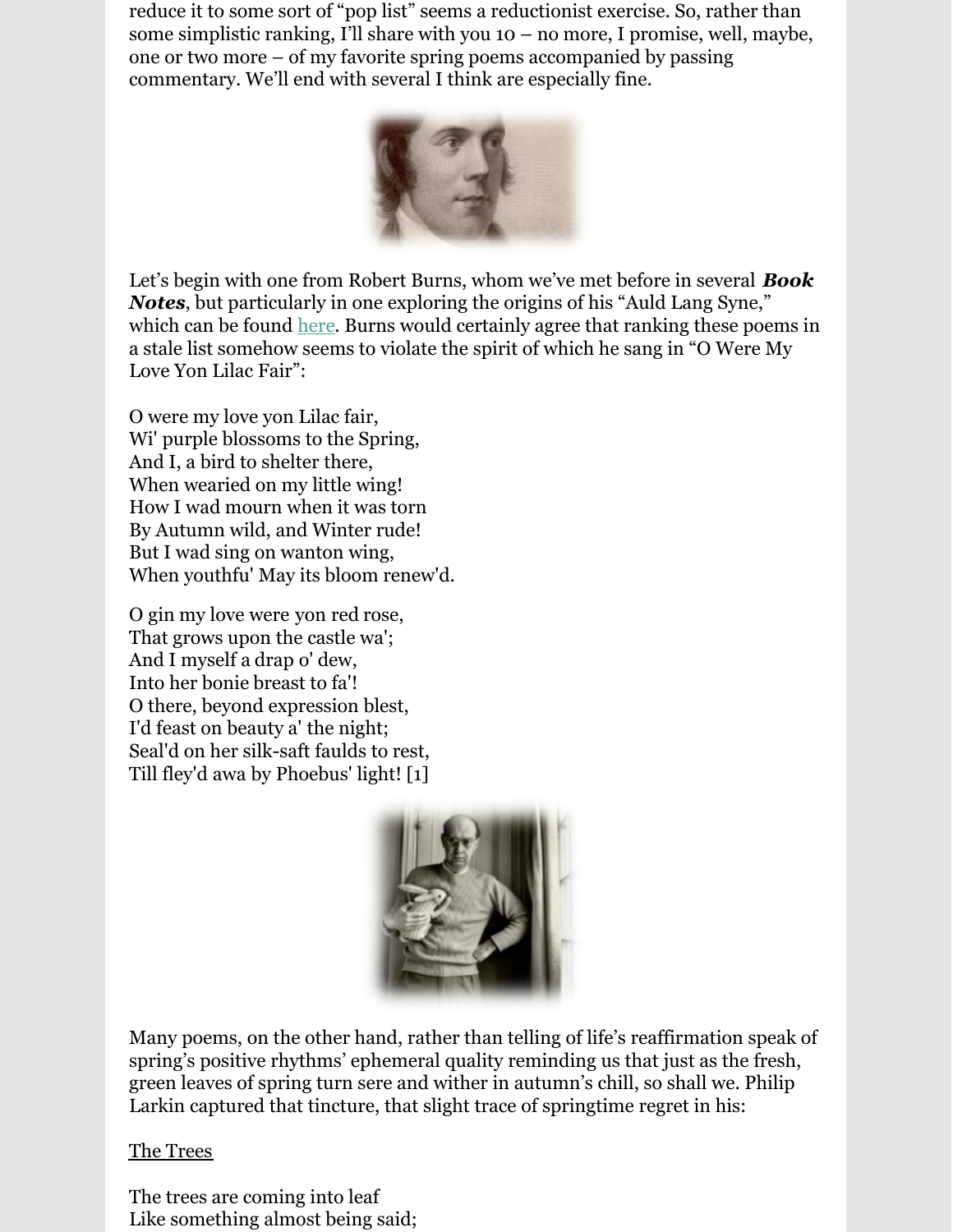The recent buds relax and spread, Their greenness is a kind of grief.

Is it that they are born again And we grow old? No, they die too, Their yearly trick of looking new Is written down in rings of grain.

Yet still the unresting castles thresh In fullgrown thickness every May. Last year is dead, they seem to say, Begin afresh, afresh, afresh. [2]



If puzzled by Larkin's admonition to "begin afresh," one might heed the advice of A.E. Housman. Housman's poems, with their easy meter and clean diction, with their intimations of mortality, once soaked undergraduate minds when education still sought something more than economic facilitation, but today's career focused curriculum pays him less and less heed. About which Housman, a classical scholar, would probably be dismayed but not surprised. In his "Loveliest of Trees, the Cherry Tree," from his *Shropshire Lad* poems, Housman, who predated Larkin by two generations, sings a variation on Larkin's theme exhorting us "to be here now" making the most of the time we have.

Loveliest of Trees, the Cherry Tree

Loveliest of trees, the cherry now Is hung with bloom along the bough, And stands about the woodland ride Wearing white for Eastertide.

Now, of my threescore years and ten, Twenty will not come again, And take from seventy springs a score, It only leaves me fifty more.

And since to look at things in bloom Fifty springs are little room, About the woodlands I will go To see the cherry hung with snow. [3]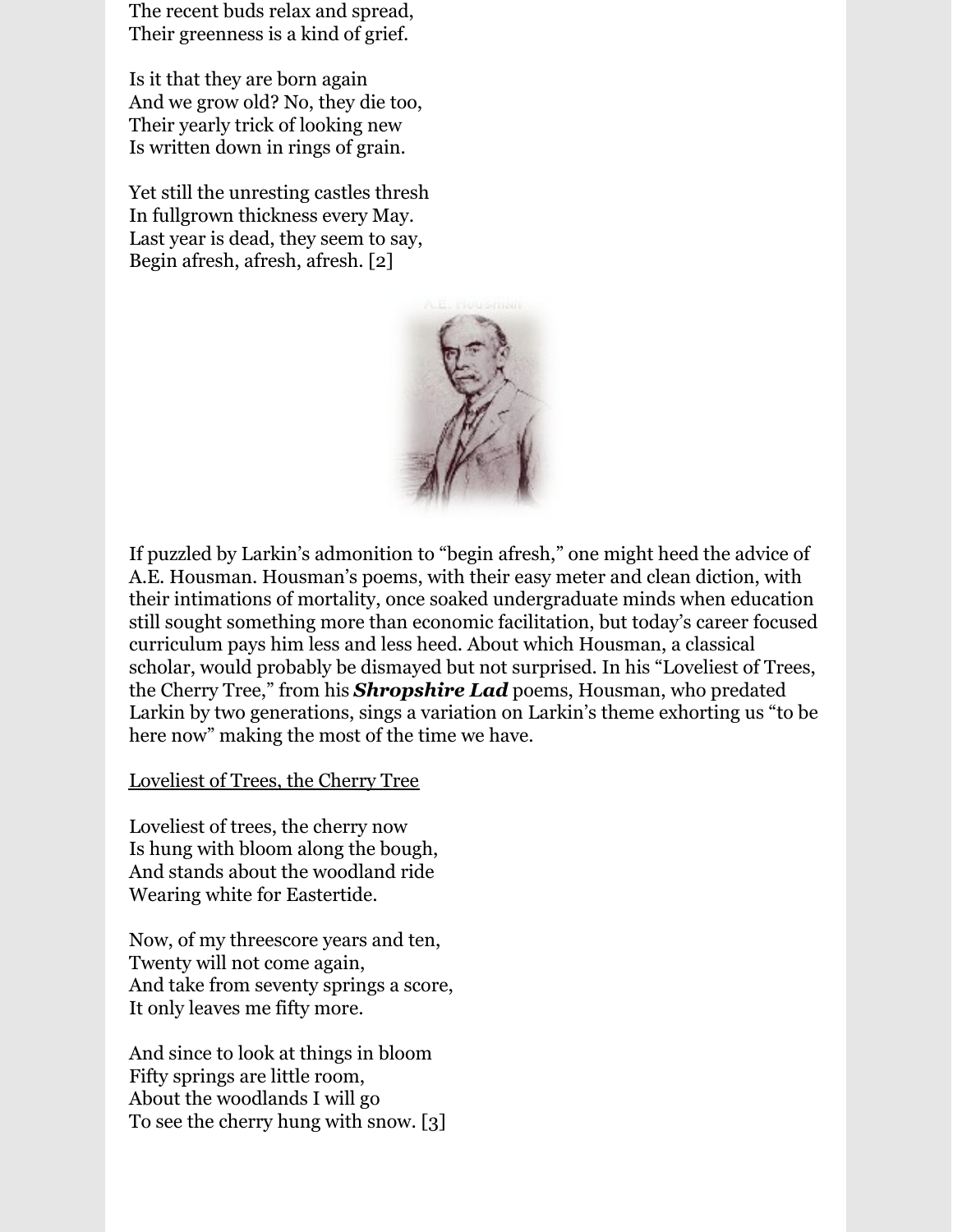

Taking a decidedly *non-Housmanian* approach to the topic was Edna St. Vincent Millay, who for a time in the early and mid-20th century was one of the most successful and respected American poets. Recipient of the Pulitzer Prize, a noted librettist and dramatist, Millay was heralded as an avatar of the New Woman. Escaping the strictures of her Victorian upbringing, she managed to do two things not often done by women in America a hundred years or so ago: she earned her living as a writer and flouted convention by living a very Bohemian life in Greenwich Village and Provincetown (of which she wrote in a much anthologized poem that admittedly has nothing to do with spring):

#### First Fig

My candle burns at both ends; lIt will not last the night; But ah, my foes, and oh, my friends – lIt gives a lovely light. [4]

By the middle of the 20th century Millay had fallen out of favor but a resurgent feminism in the early-21st century has seen her reputation rebound. Still, her dyspeptic take on "spring" sucks the romance out of both Burns and Housman.

### Spring

To what purpose, April, do you return again? Beauty is not enough. You can no longer quiet me with the redness Of little leaves opening stickily. I know what I know. The sun is hot on my neck as I observe The spikes of the crocus. The smell of the earth is good. It is apparent that there is no death. But what does that signify? Not only under ground are the brains of men Eaten by maggots. Life in itself Is nothing, An empty cup, a flight of uncarpeted stairs. It is not enough that yearly, down this hill, April Comes like an idiot, babbling and strewing flowers. [5]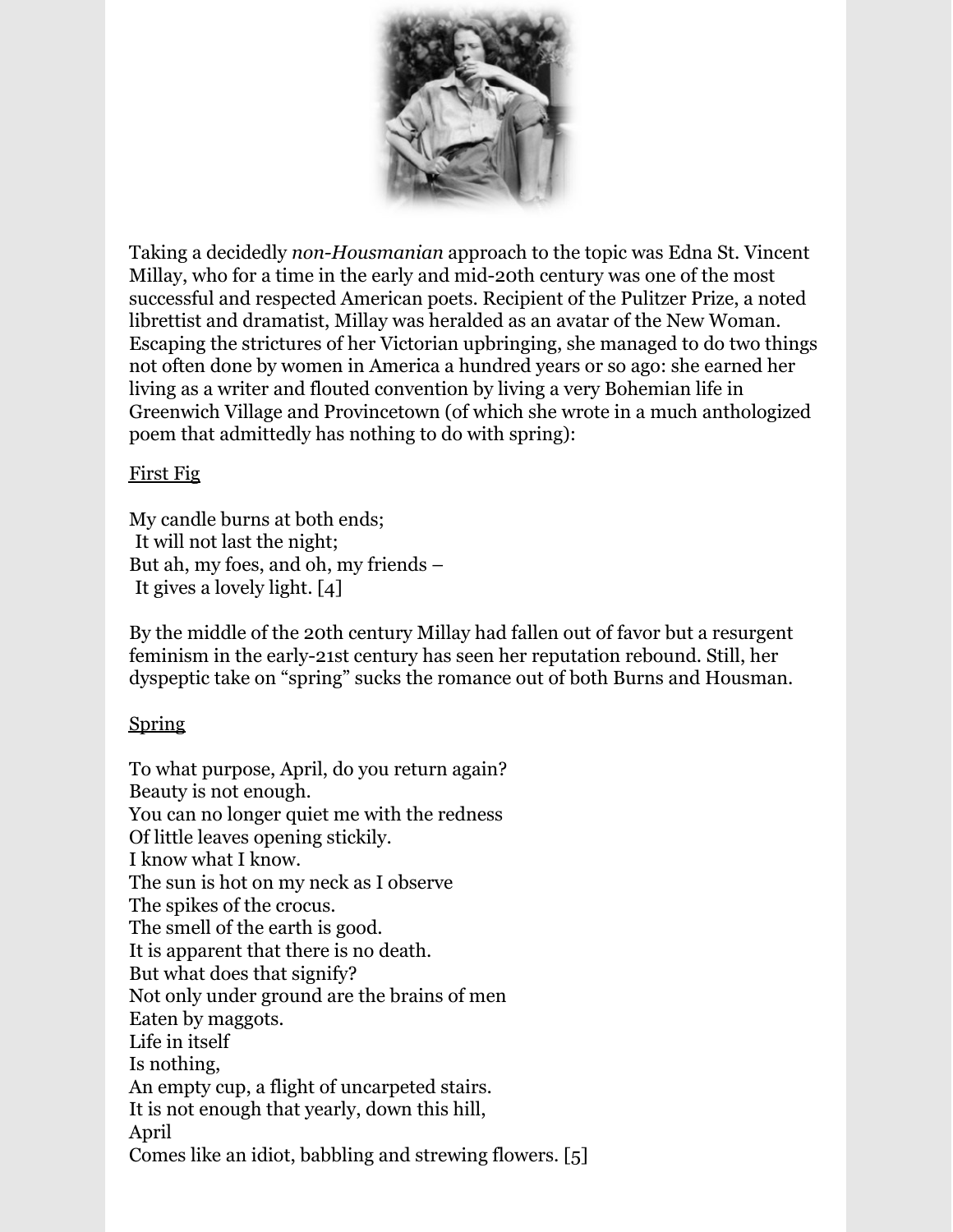

A contemporary of Millay's, Robert Frost shared little with her of either temperament or interest. Not quite the gentle person his public persona and poetry portrayed, Frost relished spring's renewal of life's energy, unlike Millay, perhaps because he was a farmer, albeit an intellectual one, and not a cosmopolitan *artiste.*

#### The Pasture

I'm going out to clean the pasture spring; I'll only stop to rake the leaves away (And wait to watch the water clear, I may): I sha'n't be gone long. – You come too.

I'm going out to fetch the little calf That's standing by the mother. It's so young, It totters when she licks it with her tongue. I sha'n't be gone long. – You come too. [6]



Emily Dickinson, who died six years before Millay was born, would publicly have been appalled by her lifestyle and privately envied her energy and freedom bursting society's boundaries and relishing life's elemental force. A force whose presence she glimpses in spring's light hinting at the sacred.

#### A Light Exists in Spring

A Light exists in Spring Not present on the Year At any other period – When March is scarcely here

A Color stands abroad On Solitary Fields That Science cannot overtake But Human Nature feels.

It waits upon the Lawn,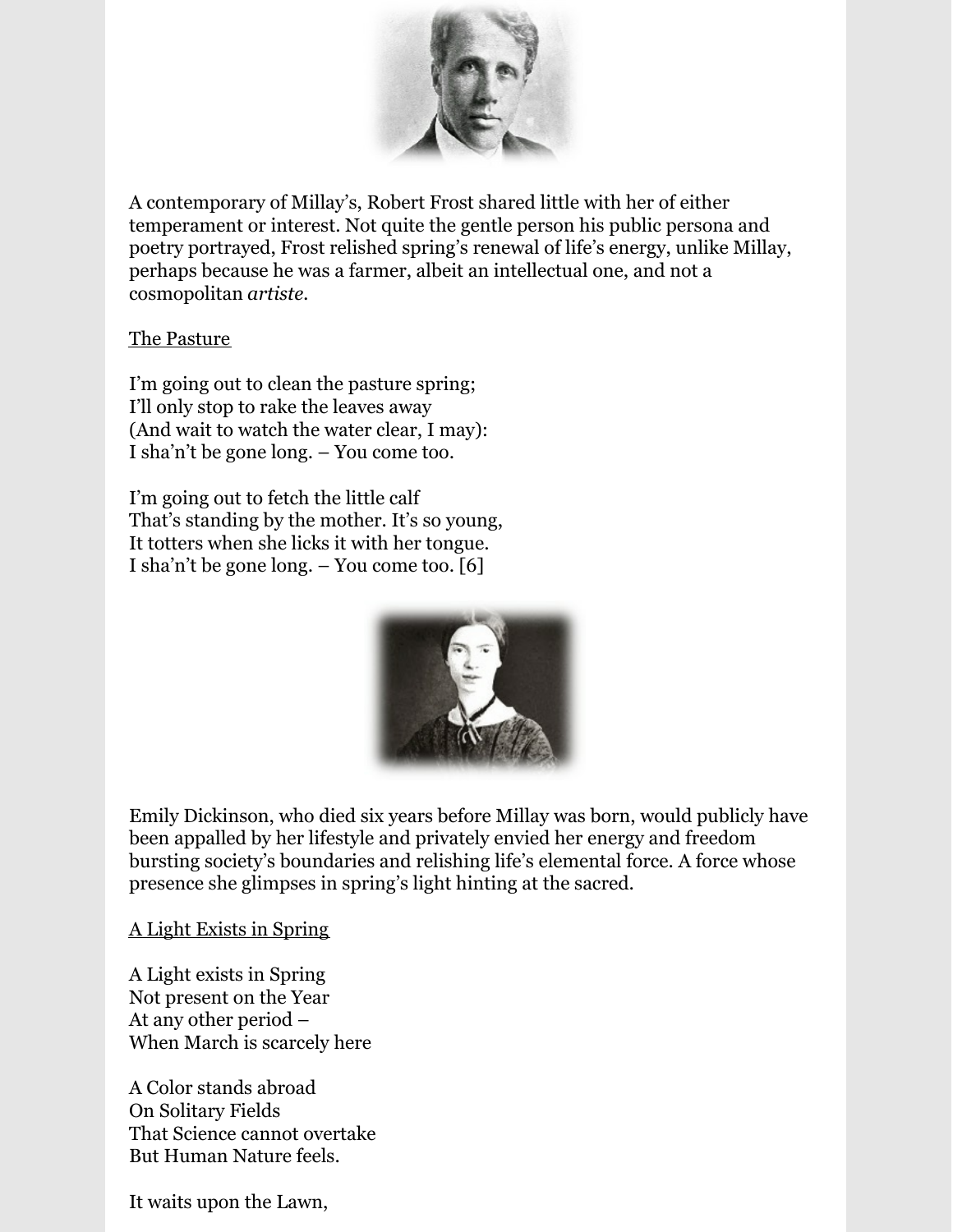It shows the furthest Tree Upon the furthest Slope you know It almost speaks to you.

Then as Horizons step Or Noons report away Without Formula of sound It passes and we stay –

A quality of loss Affecting our Content As Trade had suddenly encroached Upon a Sacrament. [7]



One of the great lyric poets of the English Renaissance, Robert Herrick, as The Poetry Foundation notes, was "almost forgotten in the 18th century, and in the 19th century alternately applauded for his poetry's lyricism and condemned for its 'obscenities.'" Herrick wrote several of the finest poems celebrating spring and life's renewal, which for him took a decidedly sensual turn. [8]

We read his "To Daffodils" last [week](https://www.jeserie.org/uploads/Book Notes 98 Great Poems About Spring Part One.pdf), and I am all but certain that sometime in a high school or college English class you giggled, trembled, or thrilled to his "To the Virgins, to Make Much of Time," or, if none of that, you've at least heard the line. Although he titillated many an undergraduate, Herrick aimed not at seduction only but to remind us that life is short, wake up and enjoy it while you can. His most famous spring-themed poem is "Corinna's Going A-Maying" in which he exhorts his lover to get up, to get out of bed, and to come with him to revel in the beauty of the day's flowering.

#### *from* Corinna's Going A-Maying

Come, my Corinna, come; and coming mark How each field turns a street, each street a park Made green and trimmed with trees; see how Devotion gives each house a bough Or branch: each porch, each door ere this, An ark, a tabernacle is, Made up of whitethorn neatly interwove, As if here were those cooler shades of love. Can such delights be in the street And open fields, and we not see 't? Come, we'll abroad; and let's obey The proclamation made for May, And sin no more, as we have done, by staying;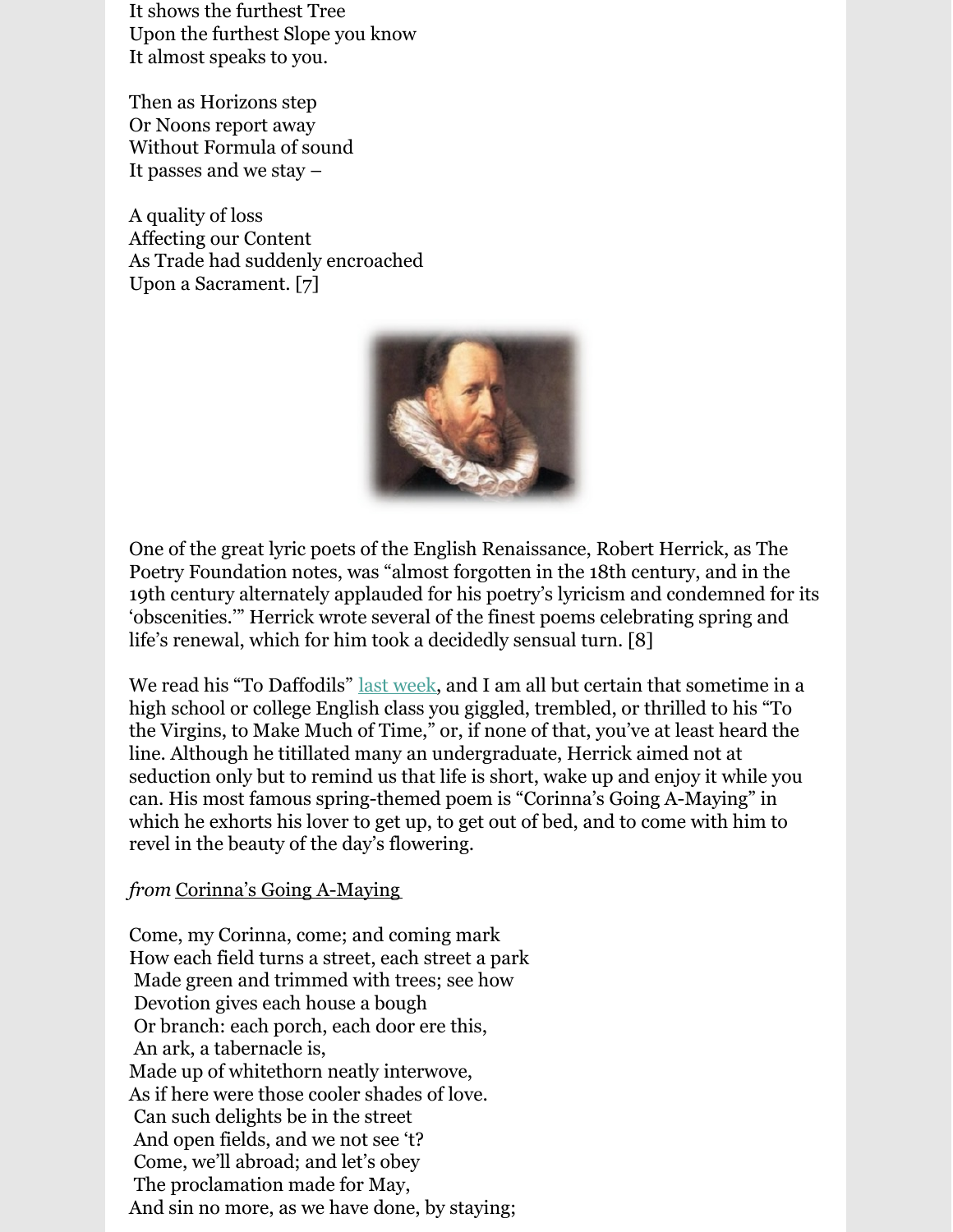But, my Corinna, come, let's go a-Maying. [9]



Gerard Manley Hopkins, a Jesuit priest who struggled with the tension between poetry and religion, questioned whether poetry with its intense involvement in the sensual world somehow blasphemed the sacred. He finally resolved that tension seeing nature as the intersection of the divine and the physical. Although its second stanza (omitted here) hints at sin undoing youthful joy, the first stanza of his "Spring" is a glorious celebration of life's renewal.

#### *from* Spring

Nothing is so beautiful as spring—

When weeds, in wheels, shoot long and lovely and lush; Thrush's eggs look little low heavens, and thrush Through the echoing timber does so rinse and wring The ear, it strikes like lightnings to hear him sing;

The glassy peartree leaves and blooms, they brush

The descending blue; that blue is all in a rush With richness; the racing lambs too have fair their fling. [10]



In the second stanza that I omitted from Hopkins' "Spring" he equates the beauty of spring to the Garden of Eden only to rue its undoing by sinning humans. William Wordsworth, one of the seminal English Romantic poets, expressed a similar sentiment in his "Lines Written in Early Spring," a poem which in this spring of massacres in the Ukraine sounds as if it might have been written yesterday.

### *from* Lines Written in Early Spring

I heard a thousand blended notes, While in a grove I sate reclined, In that sweet mood when pleasant thoughts Bring sad thoughts to the mind.

To her fair works did Nature link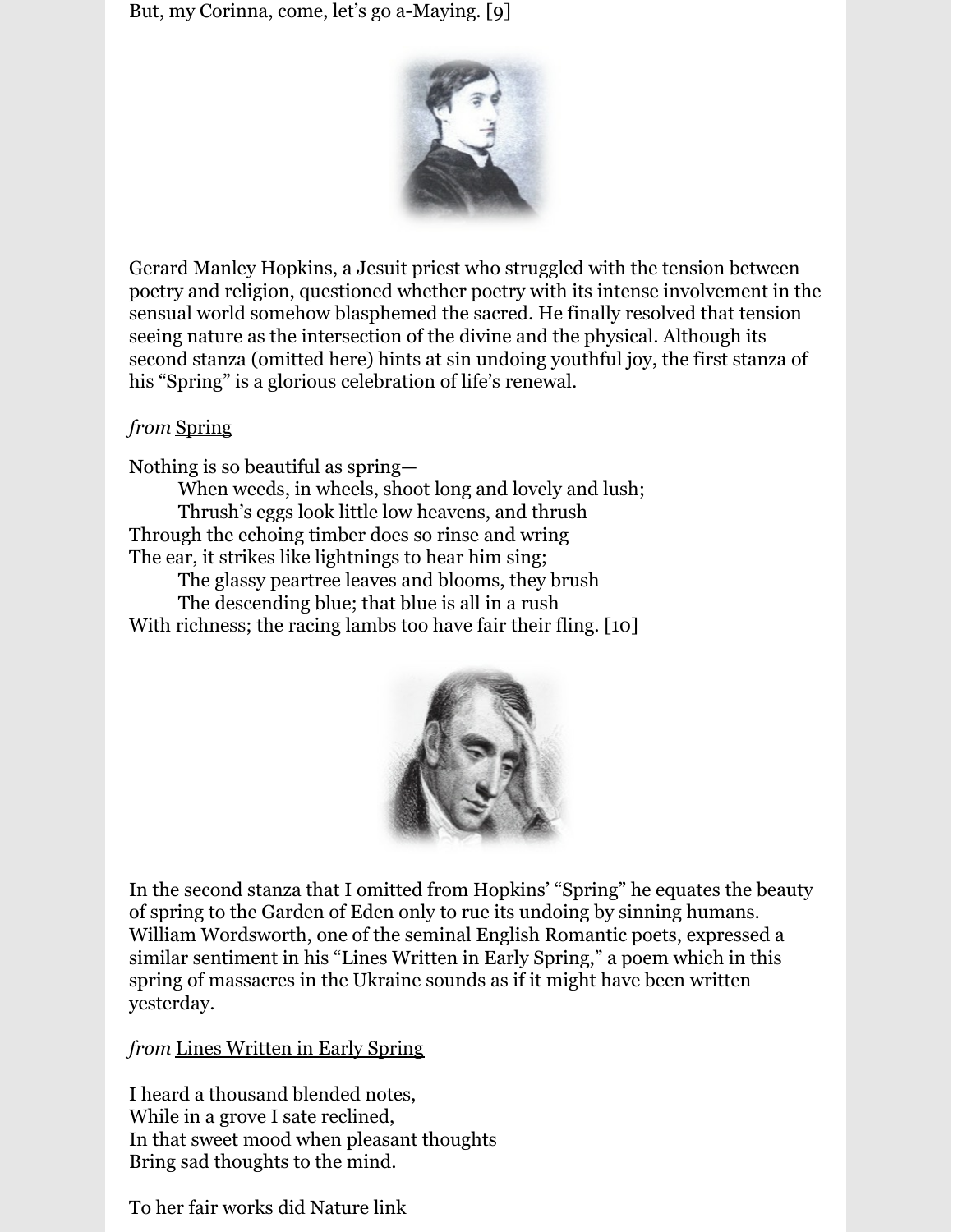The human soul that through me ran; And much it grieved my heart to think What man has made of man. [11]



One of the greatest of English novelists, Thomas Hardy, author of *The Return of the Native, The Mayor of Casterbridge, Far From the Madding Crowd, Jude the Obscure,* and *Tess of the d'Urbervilles*, practically defines the turn of the 19th into the 20th century. Lamenting, like Wordsworth, what humans had done to themselves, he gave up writing novels seeking instead to share his insights in short, lyric poems of concentrated focus. He sought affirmation, maybe even redemption, in the grounded reality of every day's banal "here and now." For anyone who has ever attempted to build anything, Thomas Hardy's snapshot of a blackbird building his nest will ring a note of appreciation.

#### I Watched a Blackbird

I watched a blackbird on a budding sycamore One Easter Day, when sap was stirring twigs to the core; I saw his tongue, and crocus-coloured bill Parting and closing as he turned his trill; Then he flew down seized on a stem of hay, And upped to where his building scheme was under way, As if so sure a nest were never shaped on spray. [12]



In "Sonnet #98," William Shakespeare uses the metaphor of spring to heighten his sense of loss at being parted from his beloved, for his beloved's absence makes a winter of everything. Pining for his absent lover, the poet misses spring's sweet return, but, of course, he doesn't for its all there in the poem.

#### Sonnet #98

From you have I been absent in the spring, When proud-pied\* April (dressed in all his trim) Hath put a spirit of youth in every thing,

\*many colored; brightly colored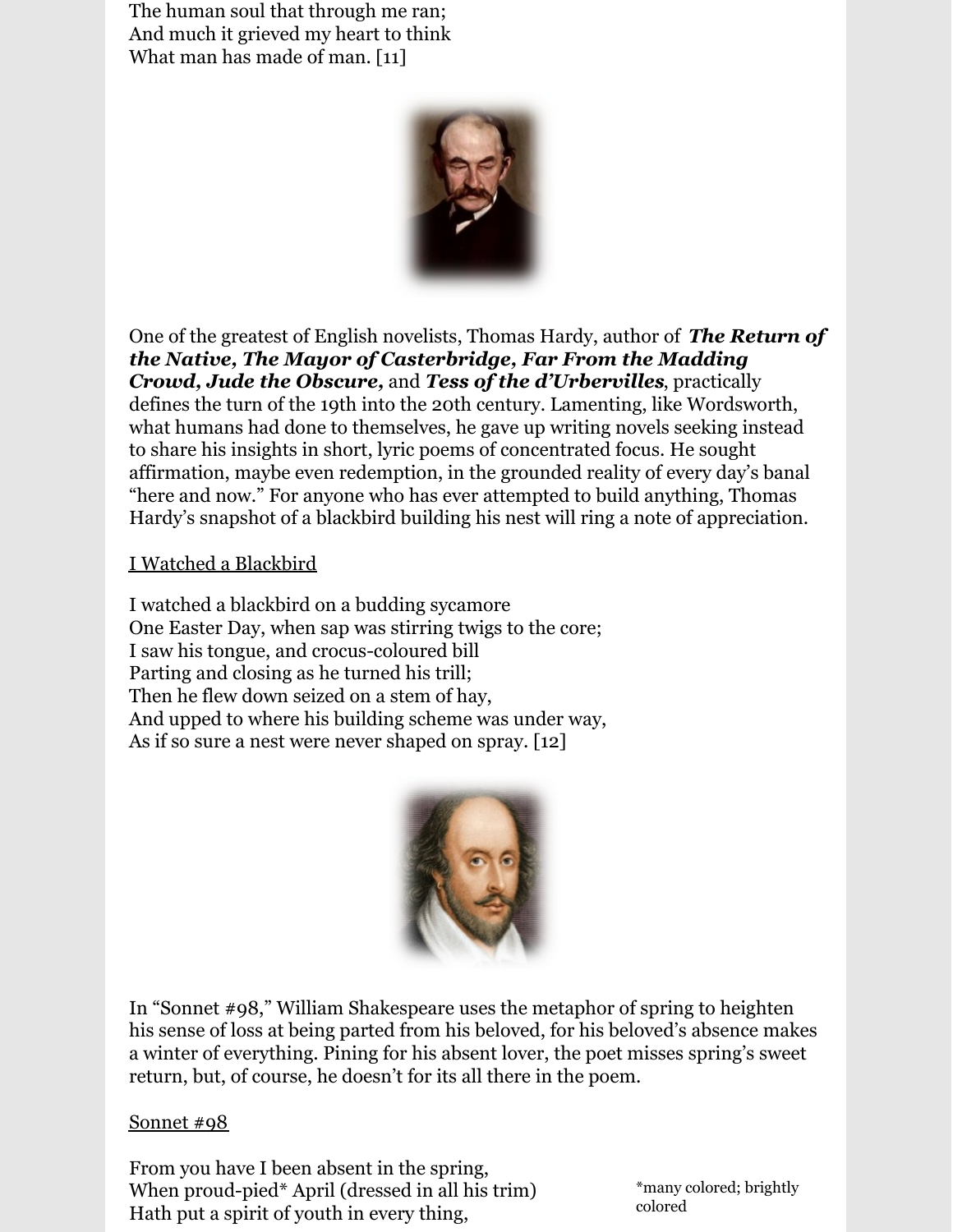That heavy Saturn\* laughed and leaped with him. Yet no lays\* of birds, nor the sweet smell Of different flowers in odour and hue, Could make me any summer's story tell, Or from their proud lap pluck them where they grew; Nor did I wonder at the lily's white, Nor praise the deep vermillion in the rose; They were but sweet, but figures of delight, Drawn after you, you pattern of all those. Yet seemed it winter still, and, you away, As with your shadow I with these did play. [13]

\*the Sun \*songs

Let's conclude this ramble through poems ancient and modern singing of spring with a pair from two contemporary, 21st century poets – Gillian Clarke and Mary Oliver – sharing with us the miracle of spring's renewal.



It's not often I'd give priority of place to someone over Mary Oliver, but today we'll conclude with Gillian Clarke's "Miracle On St. David's Day," but first another from Mary Oliver. I've said many times that explication can kill a poem, so without any prefatory comments, here is Oliver's:

Spring

Somewhere la black bear has just risen from sleep and is staring

down the mountain. lAll night in the brisk and shallow restlessness of early spring

I think of her, lher four black fists flicking the gravel, her tongue

like a red fire touching the grass, the cold water. There is only one question;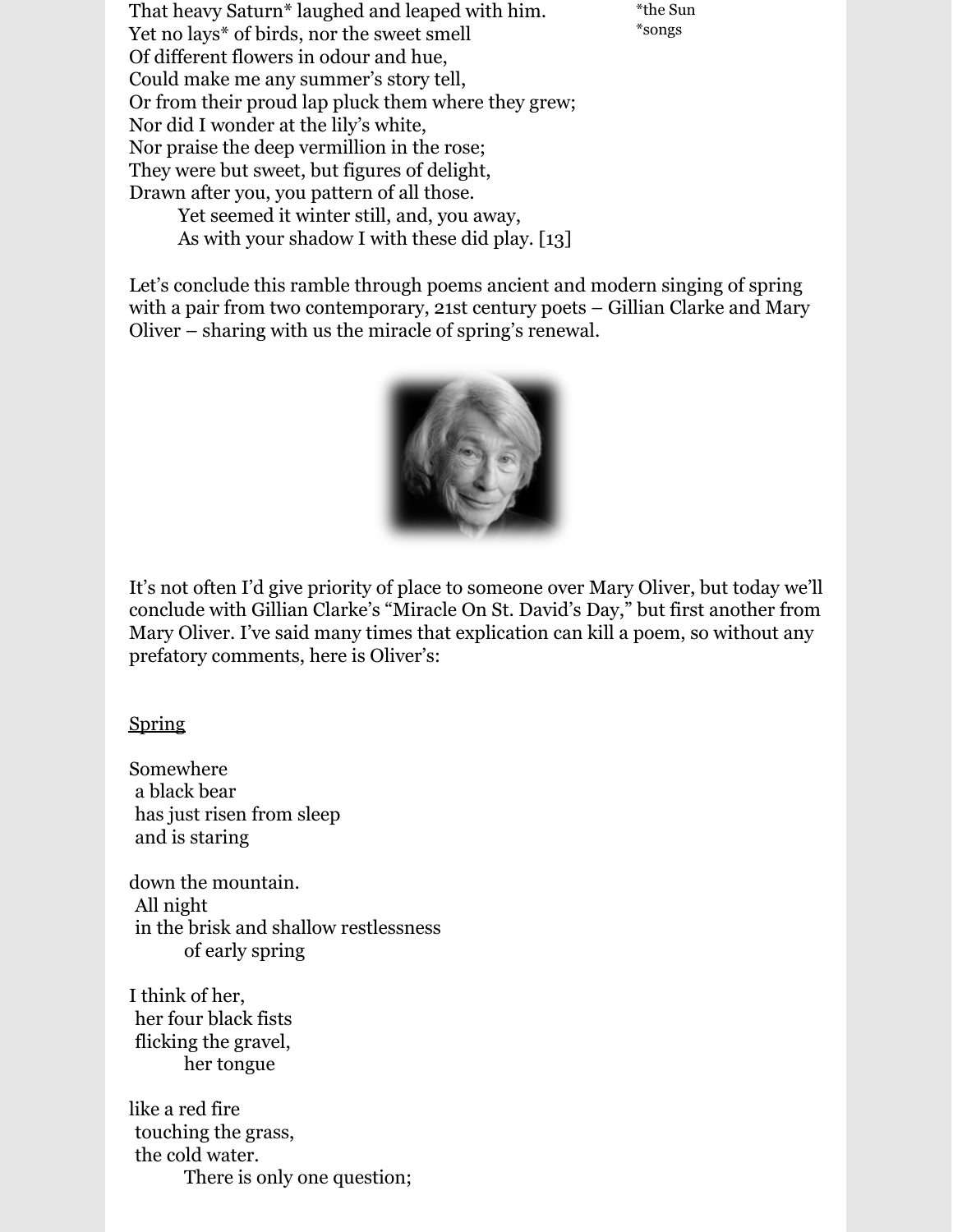how to love this world. lI think of her rising like a black and leafy ledge

to sharpen her claws against the silence of the trees. Whatever else

my life is with its poems and its music and its glass cities,

it is also this dazzling darkness coming down the mountain. lbreathing and tasting;

all day I think of her – her white teeth, her wordlessness, her perfect love. [14]



Gillian Clarke, whose poetry I have just been discovering, was the National Poet of Wales from 2008 to 2016. An accomplished poet, she continues writing, teaching, and translating from the Welsh. . Although she writes on her website that "all you need to know about this poem is that it is a true story," for the non-Welsh I will simply note that St. David's Day celebrates the patron saint of Wales, that it occurs on March 1and the symbols of Wales and St. David are the daffodil and the leek. Clarke adds, that in addition to being a true story, that "it happened in the '70s, and it took me years to find a way to write the poem." [15] "Miracle on St. David's Day" speaks for itself.

Miracle on St. David's Day

*'They flash upon that inward eye which is the bliss of solitude' (from 'The Daffodils' by William Wordsworth)* 

An afternoon yellow and open-mouthed with daffodils. The sun treads the path among cedars and enormous oaks.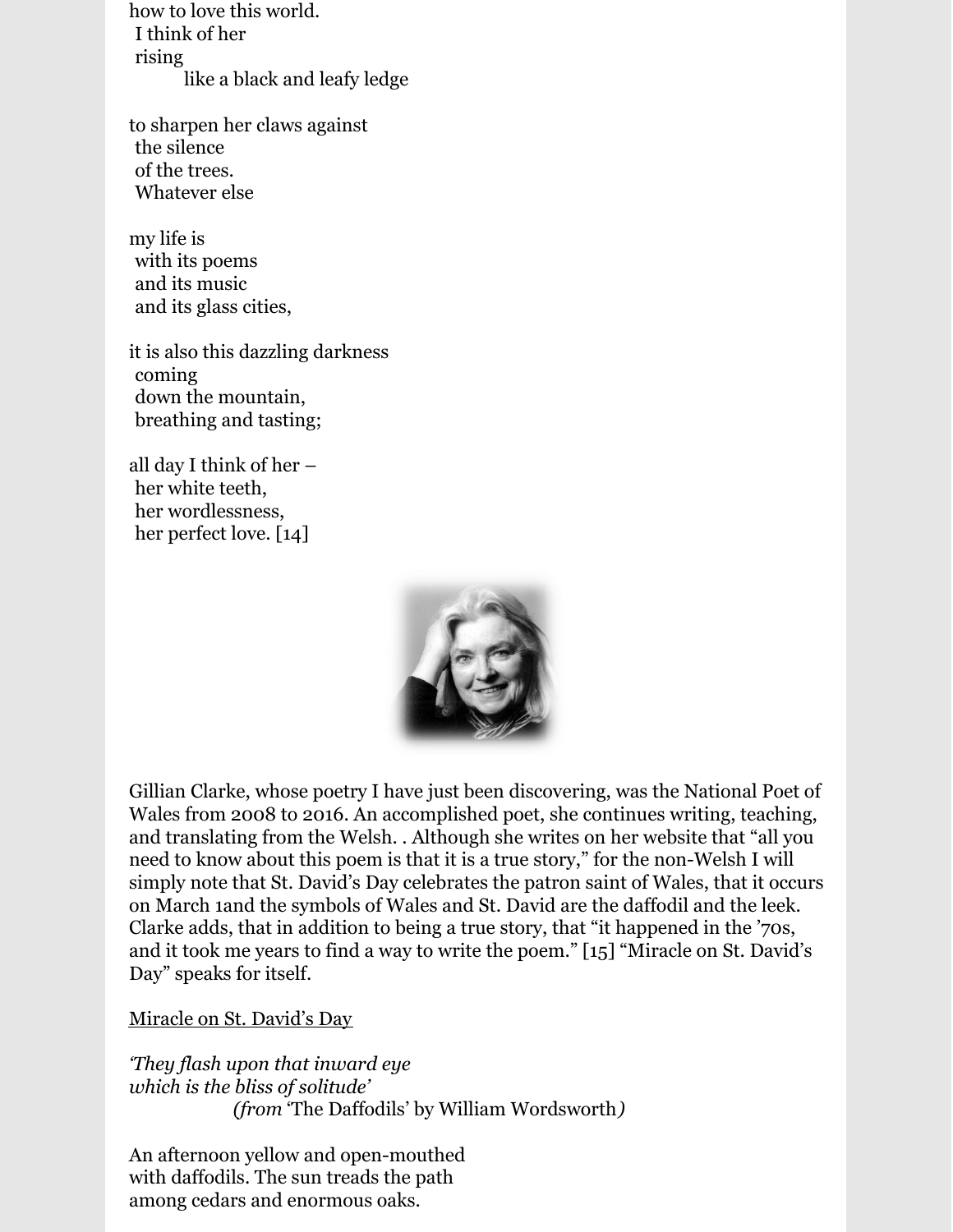It might be a country house, guests strolling, the rumps of gardeners between nursery shrubs.

I am reading poetry to the insane. An old woman, interrupting, offers as many buckets of coal as I need. A beautiful chestnut-haired boy listens entirely absorbed. A schizophrenic

on a good day, they tell me later. In a cage of first March sun a woman sits not listening, not feeling. In her neat clothes the woman is absent. A big, mild man is tenderly led

to his chair. He has never spoken. His labourer's hands on his knees, he rocks gently to the rhythms of the poems. I read to their presences, absences, to the big, dumb labouring man as he rocks.

He is suddenly standing, silently, huge and mild, but I feel afraid. Like slow movement of spring water or the first bird of the year in the breaking darkness, the labourer's voice recites 'The Daffodils.'

The nurses are frozen, alert; the patients seem to listen. He is hoarse but word-perfect. Outside the daffodils are still as wax, a thousand, ten thousand, their syllables unspoken, their creams and yellows still.

Forty years ago, in a Valleys school, the class recited poetry by rote. Since the dumbness of misery fell he has remembered there was a music of speech and that once he had something to say.

When he's done, before the applause, we observe the flowers' silence. A thrush sings and the daffodils are flame. [16]



-- Andrew Roth, Ph.D. Scholar-in-Residence The Jefferson Educational Society [roth@jeserie.org](mailto:roth@jeserie.org)

This content is copyrighted by the Jefferson 2022.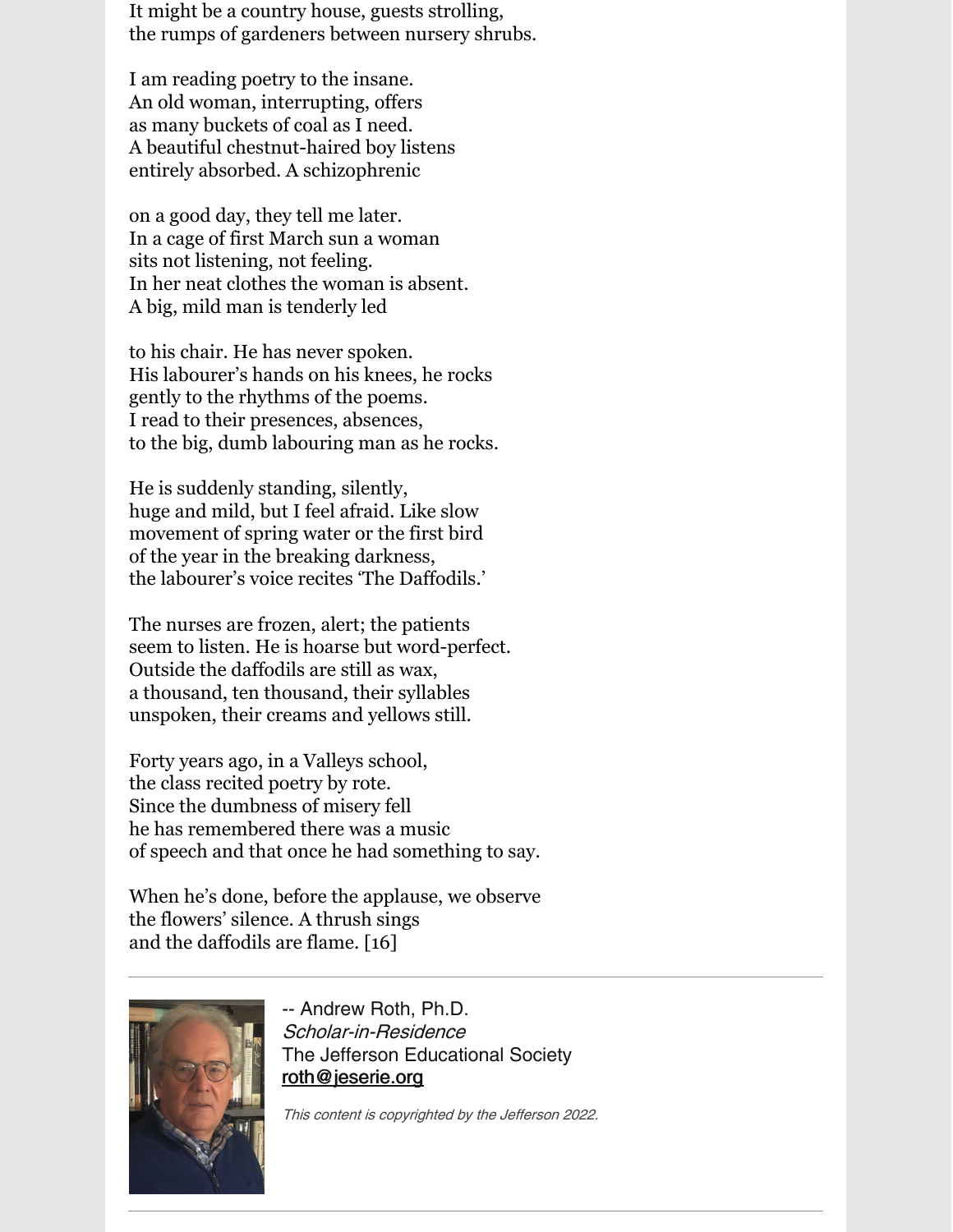#### **Photo Credits**

Poetry Wordle This [Photo](http://flickr.com/photos/woodleighschool/5534506514) by Unknown Author is licensed under [CC](https://creativecommons.org/licenses/by/3.0/) BY *Robert Burns* This [Photo](https://general-southerner.blogspot.com/2011/01/robert-burns-birthday.html) by Unknown Author is licensed under [CC](https://creativecommons.org/licenses/by/3.0/) BY *Philip Larkin* This [Photo](https://www.umbriaecultura.it/monumento-a-philip-larkin-nel-poets-corner-di-westminster/) by Unknown Author is licensed under CC [BY-NC-ND](https://creativecommons.org/licenses/by-nc-nd/3.0/) *A.E. Housman* This [Photo](https://jackbrummet.blogspot.com/2012/11/a-poem-by-ae-housman.html) by Unknown Author is licensed under [CC](https://creativecommons.org/licenses/by/3.0/) BY *Edna St. Vincent Millay* This [Photo](https://www.youthvoices.live/my-questions-about-what-lips-my-lips-have-kissed-by-edna-st-vincent-millay/) by Unknown Author is licensed under CC [BY-SA](https://creativecommons.org/licenses/by-sa/3.0/) *Robert Frost* This [Photo](https://musipoemas2.blogspot.com/2014/12/mis-poetas-favoritos-robert-frost.html) by Unknown Author is licensed under CC [BY-NC-ND](https://creativecommons.org/licenses/by-nc-nd/3.0/) *Emily Dickinson* This [Photo](http://mvl-monteverdelegge.blogspot.com/2013/11/emily-dickinson-tre-poesie-sullautunno.html) by Unknown Author is licensed under CC [BY-NC-ND](https://creativecommons.org/licenses/by-nc-nd/3.0/) *Robert Herrick* This [Photo](http://rbhardy3rd.blogspot.co.uk/2008_12_01_archive.html) by Unknown Author is licensed under [CC](https://creativecommons.org/licenses/by/3.0/) BY *Gerard Manley Hopkins* This [Photo](https://hemmingplay.com/2016/05/22/heaven-haven/) by Unknown Author is licensed under CC [BY-NC-ND](https://creativecommons.org/licenses/by-nc-nd/3.0/) *Thomas Hardy* This [Photo](https://hu.wikisource.org/wiki/Szerz%C5%91:Thomas_Hardy) by Unknown Author is licensed under CC [BY-SA](https://creativecommons.org/licenses/by-sa/3.0/) *William Wordsworth* This [Photo](http://grupolipo.blogspot.com/2013/06/leer-los-clasicos-es-mejor-para-tu.html) by Unknown Author is licensed under CC [BY-NC-ND](https://creativecommons.org/licenses/by-nc-nd/3.0/) *William Shakespeare* This [Photo](https://malarrassa.cat/171213-william-shakespeare-e1510691212877/) by Unknown Author is licensed under CC [BY-SA-NC](https://creativecommons.org/licenses/by-nc-sa/3.0/) *Mary Oliver* This [Photo](https://www.laprimerapiedra.com.ar/2017/11/mary-oliver-instrucciones-vivir-una-vida/) by Unknown Author is licensed under CC [BY-NC](https://creativecommons.org/licenses/by-nc/3.0/) *Gillian Clarke* This [Photo](http://poetryandpoetsinrags.blogspot.com/2012_05_01_archive.html) by Unknown Author is licensed under CC [BY-SA-NC](https://creativecommons.org/licenses/by-nc-sa/3.0/)

#### **End Notes**

- 1. Burns, Robert. *"O Were My Love Yon Lilac Fair"* in *RobertBurns.org* available [here](http://www.robertburns.org/works/416.shtml) accessed April 12, 2022.
- 2. Larkin, Philip. *"The Trees"* in *The Poetry Archive* available [here](https://poetryarchive.org/poem/trees/) accessed April .
- 3. Housman, A.E. *"Loveliest of Trees, the Cherry Tree"* in *The Norton Anthology of Poetry*. (New York: W.W. Norton Co., 1970), p. 893.
- 4. Millay, Edna St. Vincent. "First Fig" in 101 Great American Poems: The American Poetry and Literacy Project. (Mineola, NY: Dover Publications, Inc., 1998), p. 71.
- 5. Millay, Edna St. Vincent. *"Spring"* at *The Poetry Foundation* available [here](https://www.poetryfoundation.org/poems/44728/spring-56d223f01f86e) accessed April 12, 2022.
- 6. Frost, Robert. *"The Pasture"* at *The American Academy of Poets* available [here](https://poets.org/poem/pasture) accessed April 12, 2022.
- 7. Dickinson, Emily. *"A Light Exists in Spring"* in *Final Harvest: Emily Dickinson's Poems.* Ed. Thomas Johnson (Boston: Little Brown and Co., 1961), p. 201.
- 8. *"Robert Herrick"* at *The Poetry Foundation* available [here](https://www.poetryfoundation.org/poets/robert-herrick) accessed April 13, 2022.
- 9. Herrick, Robert. *"Corinna's Going A-Maying"* in *The Norton Anthology of Poetry*. (New York: W.W. Norton Co., 1970), p. 264.
- 10. Hopkins, Gerard Manley. *"Spring"* at *Gerard Manley Hopkins: Of icial Website* available [here](https://hopkinspoetry.com/poem/spring/) accessed April 13, 2022.
- 11. Hardy, Thomas. *"I Watched a Blackbird"* at *Poetry Nook* available [here](https://www.poetrynook.com/poem/i-watched-blackbird) accessed April 13, 2022.
- 12. Wordsworth, William. *"Lines Written in Early Spring"* at *Poets.org* available [here](https://poets.org/poem/lines-written-early-spring) accessed April 13, 2022.
- 13. Shakespeare, William. *"Sonnet #98"* in Helen Vendler, *The Art of Shakespeare's Sonnets*. (Cambridge, MA: Harvard University Press, 1997), p. 418.
- 14. Oliver, Mary. "Spring" in Devotions: The Selected Poems of Mary Oliver. (New York: Penguin Press, 2017). pp. 317-318.
- 15. Clarke, Gillian. *"Miracle On St. David's Day"* at *GillianClarke.co.uk* available [here](http://www.gillianclarke.co.uk/gc2017/miracle-on-st-davids-day/) accessed April 13, 2022.
- 16. Ibid.

**Subscribe to our [publications](https://lp.constantcontactpages.com/su/OYSOPRt/PublicationsSubscription?source_id=2226c252-9164-4721-b013-6388f25d9666&source_type=em&c=) mailing list!**

**[Subscribe](https://lp.constantcontactpages.com/su/TXbaxH2/BookNotesSubscription?source_id=2226c252-9164-4721-b013-6388f25d9666&source_type=em&c=) to our Book Notes mailing list!**

## In Case You Missed It

 $\bullet$   $\bullet$ 

Our Biggest Friends: [Neighborhood](https://conta.cc/3jXxUoE) Trees written by Jefferson Scholarin-Residence Dr. David Frew

Book Notes #98: Great [Poems](https://conta.cc/3jY9QSn) About Spring (Part One) written by Jefferson Scholar-in-Residence Dr. Andrew Roth

Culture Wars Key to [Elections:](https://conta.cc/3vOlbu2) Part Three written by Director of the